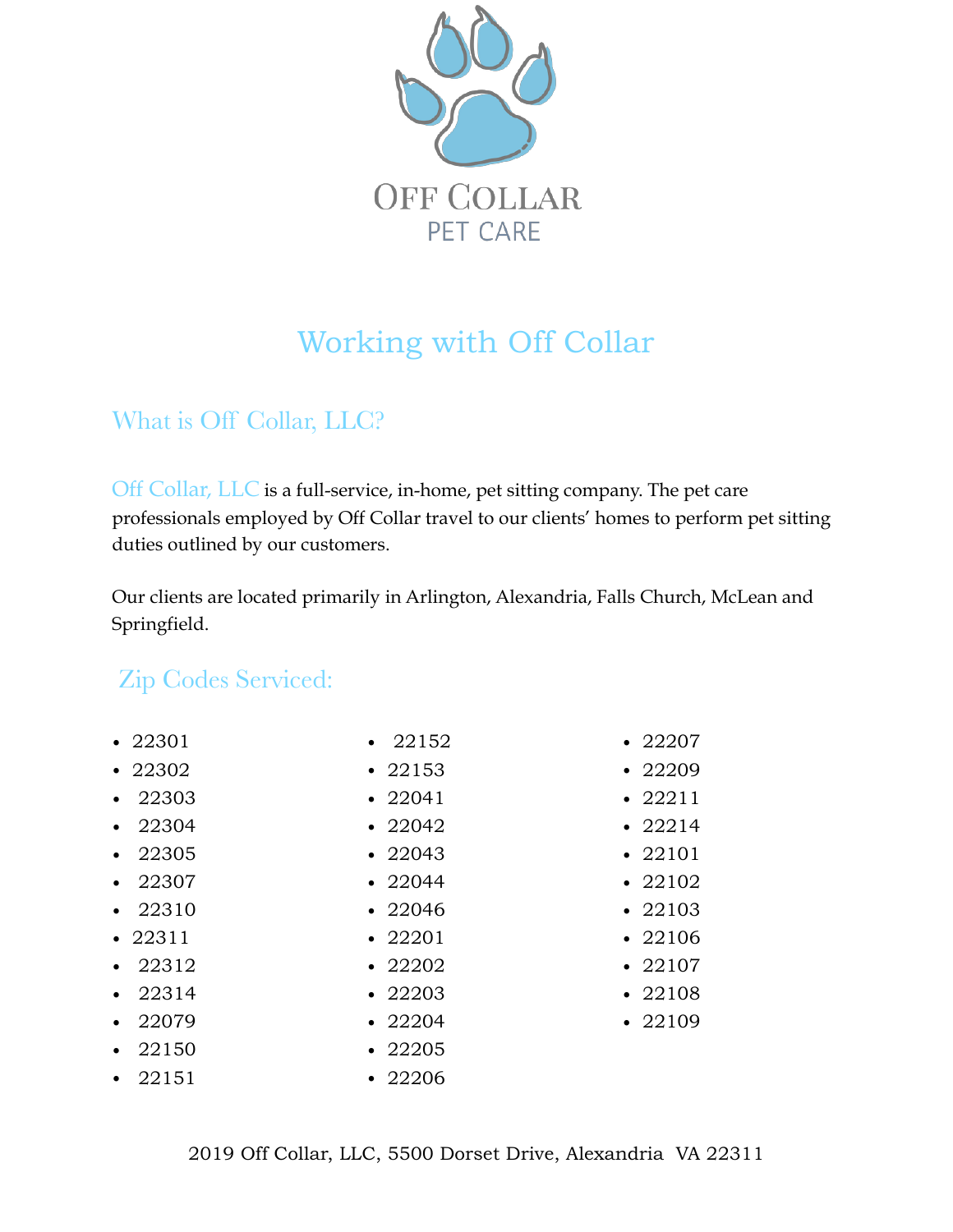# Why Join Our Team?

Professional pet care is incredibly rewarding and fulfilling. Every one of our sitters LOVES their job! Off Collar offers:

- Fuzzy Faces & Unconditional Love!
- Employee Status
- Competitive Compensation
- Flexible Hours
- Paid Time-Off
- Workers Compensation
- Discounted Pet Sitting Services
- Client Referral Bonuses
- Sitter Referral Bonuses
- Exercise & Fresh Air

### We Provide Four Types of Services:

 1**. In-home pet sitting:** While clients are away, we visit their home 1-4 times per day to walk, feed and care for their pets

2. **Overnight and in-home pet service:** Spend the night in our client's homes; starts with a 1-hour dinner visit, followed by a 9-hour sleeping stay and a 1-hour morning visit.

3. **Dog walking:** One 25-minute visit per day, Monday through Friday, to visit and walk dogs while their owners are at work.

4. **Pet Adventure and Pet Taxi:** Pet adventure is a 90-minute dog hike, either to a dog park or trail, to help our clients with high energy dogs. We also help with transporting dogs to or from vets, groomers, etc.

# Employee Requirements

#### Employees must:

- Live in or adjacent to our service areas. See "Zip Codes Serviced" section above.
- Be physically fit and able to work and commute in all types of weather (This is a VERY active position that requires

hours of energy, even on rainy, snowy or humid and hot days.)

 Have access to a reliable vehicle and have a valid driver's license.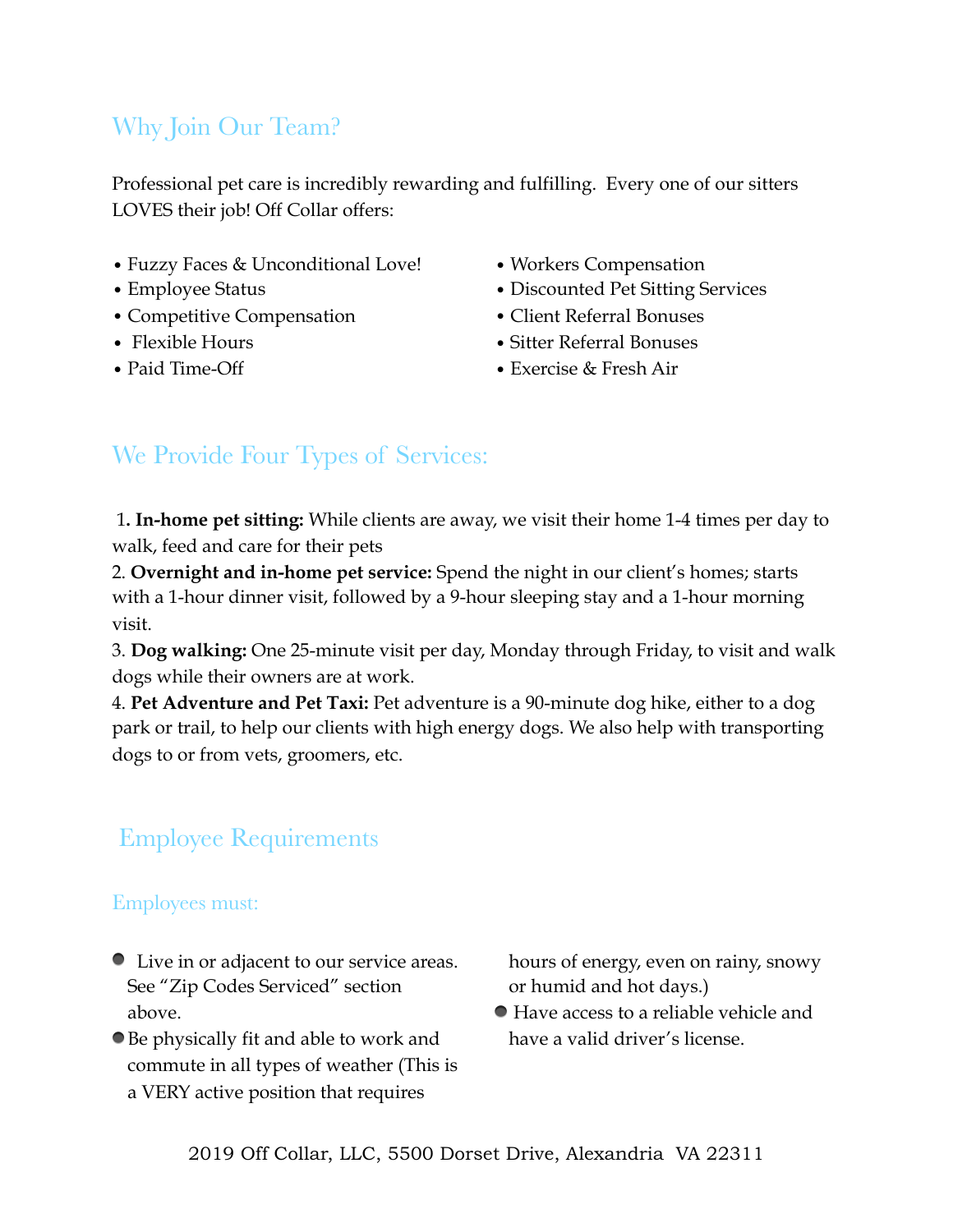- Have experience with, a love of and a desire to work with dogs, cats and other small animals.
- Love people in addition to animals (This is a customer service position as much as it is a pet care position.)
- Be 100% reliable (Sitters do their best to cover in cases of emergencies, but missing services consistently will not be tolerated as the pets in your care depend on you.)
- Have the ability to communicate clearly and effectively with Off Collar fellow employees and clients. This includes, but is not limited to: returning emails,

phone calls and text messages promptly.

- Have the ability to take this job SERIOUSLY.
- Be organized and detail oriented.
- Be able to provide professional references.
- Provide a current and clean background check to Off Collar. (We will provide you with the link to have your background check completed. The cost is paid for by you, but will be reimbursed to you after you fulfill your 6-month commitment.)
- Complete online Pet First Aid training. (This is of no cost to you.)

# Positions with Off Collar

#### • **Mid-Day Dog Walkers**

• Must be available to walk dogs, **Monday through Friday, between the hours of 11 AM & 3 PM.** The number of dogs you'll walk on any given day will vary based upon the clients' schedules and when they need pet care. You must be available *all* of these days and all of these hours. **We will not be able to consider those who are only available a few days per week or for only certain hours of the 11-3-time block.** 

#### • **Pet Sitters/House Sitters**

• Must be **available to work at least (2) weekends per month** and either Thanksgiving, Christmas, or Easter AND either Memorial Day or Labor Day. Pet Sitters visit our client's homes multiple times per day, therefore need to be available for AM (7-9 AM), EVENING (4-6 PM) & LATE NIGHT (7-9 PM) visits.

### **Compensation**

- **Your percentage is 35% of every visit you perform**. Visits range from \$20-\$50. So, when Off Collar makes more money so do you!
	- **Note:** Visits range from 15-90 minutes.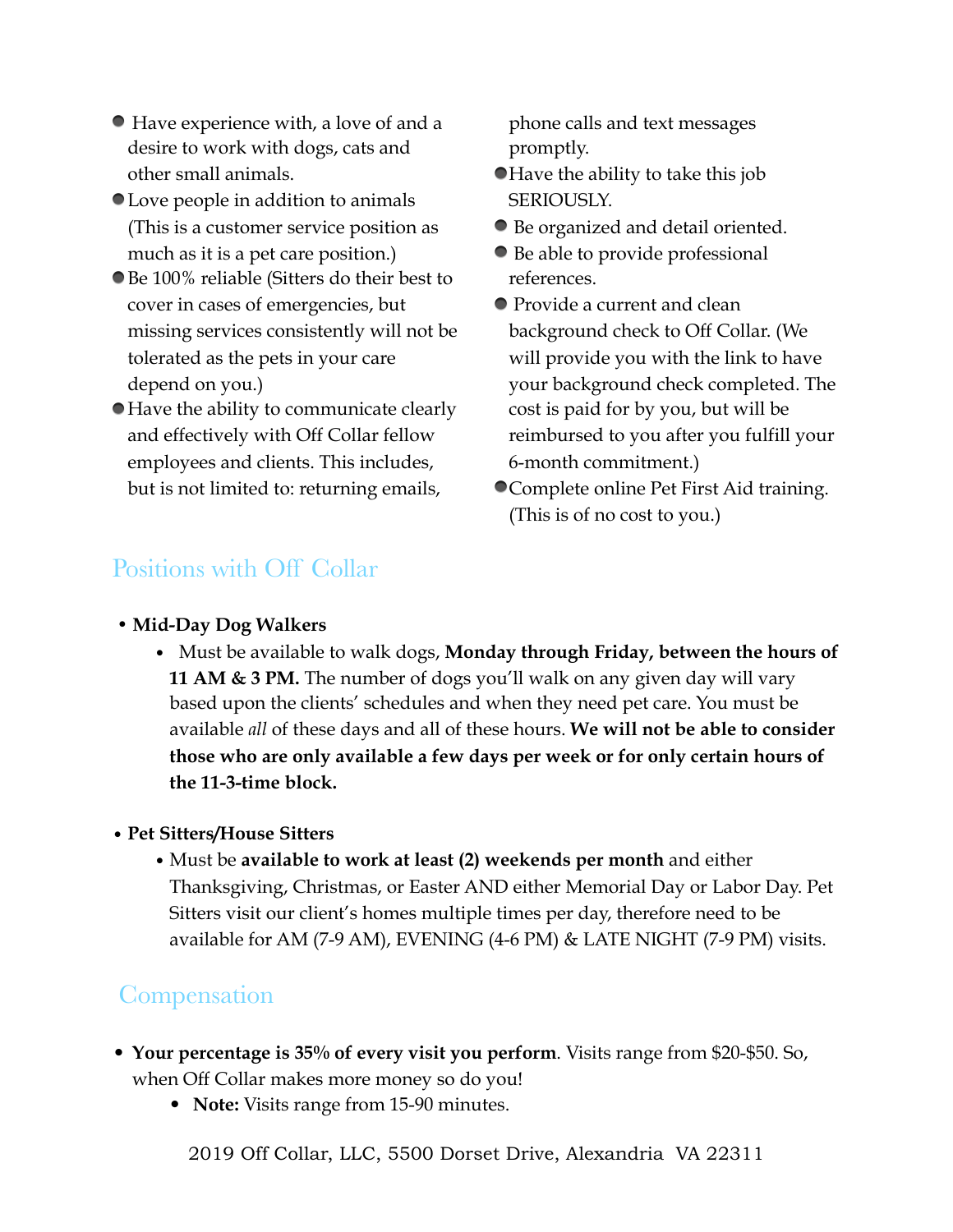- Your compensation for **house sitting is 45%**.
- Your compensation for **registration meetings and pre-departure meetings is 60%**.
- **Gratuities and Holiday Surcharges are 100% yours!**
- **• Payment is bi-weekly by direct deposit into your bank account.** 
	- **Payroll is submitted on the first Friday and last Friday of each month**.

# Employee Benefits

- Worker's compensation insurance
- Taxes withheld from paychecks and contributions to your FICA (Income tax, Social Security and Medicare.)
- Discounted pet sitting for your furry pals!
- Flexible hours
- Referral bonuses
- Background check reimbursement after 6-month commitment is reached
- Pet First Aid & CPR Training

### Summary

Sitters employed by Off Collar can be classified as **a Mid-Day Dog Walker, a Pet Sitter, a House Sitter or any combination of the three positions**. This is based on your availability and what services you're interested in offering to our Off Collar clients'. Each Sitter/Walker will be assigned to a specific area or areas. To start, visits will be assigned on a case-by case basis as we build up your book of business in your area. We try to keep our sitter's assignments as close to their "home base" as possible to increase their profits. The usual travel distance is **2.5 to 8 miles,** unless further travel has previously been agreed on.

**Note:** For house sitting assignments, sitters may travel further as their "home base" is the client's home.

**Mid-Day Walkers build their schedules by either inheriting the walks of another sitter who is no longer able to offer their services to Off Collar, or by adding on new clients that sign-up for service.** Our regular mid-day clients retain the same "walker" until their relationship with Off Collar ends ,or until the walker is no longer contracted by Off Collar. Our walkers visit the same clients on their route, Monday through Friday, based on the clients booking schedule.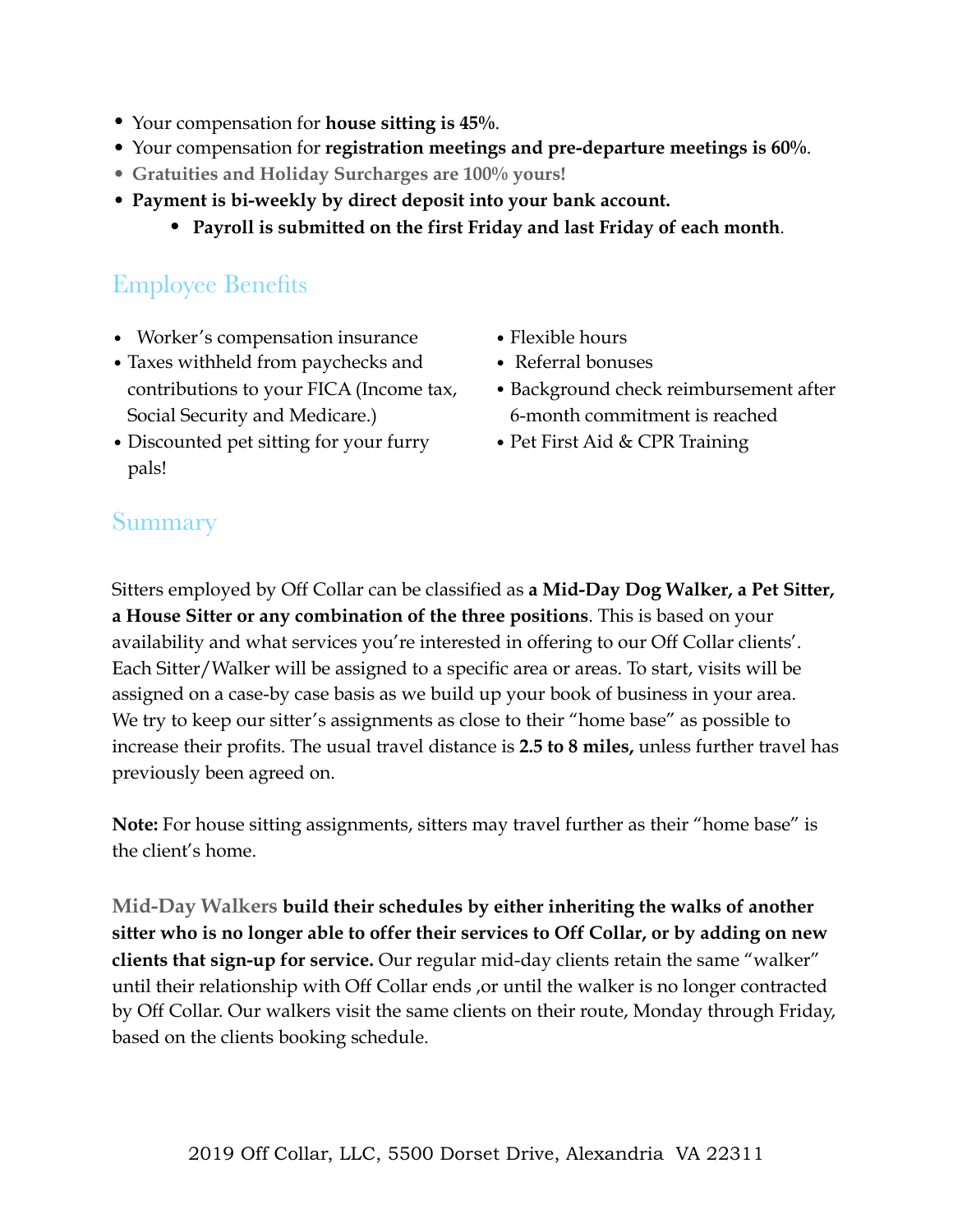**Pet Sitters are chosen as the "primary sitter" for a client by the service areas that they cover and by their availability submitted to the Off Collar database.** After a sitter is assigned as the "primary sitter," Off Collar will make every attempt to book that same sitter for the client for subsequent bookings. If the primary sitter is unavailable, then Off Collar will assign a secondary sitter to the assignment using the same protocol as explained above. A client may choose to meet with any backup/secondary sitter , choose to have a phone conversation or they may just ask that Off Collar send the sitter without introduction.

#### **The same protocol is followed for assigning House Sitters as the "primary sitter."**

While Off Collar sitters do their best to cover in cases of emergencies, this is not a job where consistently missing visits will be tolerated. The pets in your care depend on you to complete your assignments. **(1) no-call, no-show is grounds for immediate termination of assignments.**

# Long-Term Relationship

 Off Collar is only interested in working with sitter's who want to build a long-term relationship with our company and its clients. It is **NOT** a good position for those trying to find interim work while in-between jobs or trying to "figure-out" what their next step is. Our clients come to trust their assigned Off Collar sitters and appreciate it when they are able to grow a trusted relationship with that person.

Off Collar reserves the right to have sitters (employees) that are only providing pet sitting and dog walking services for Off Collar. We do not have sitters on our team that have their own service, or currently work for another service.

# Earning Potential

How much you can make all depends on how much availability you have.

- **High-tier performers**: These are sitters who have a lot of availability and are able to do many pet sitting visits, dog walks and overnight stays
	- **\$800-\$1000 every 2 weeks**.
- **Mid-tier performers:** These are sitters who have more limited availability than our high-performers, but still have the availability to handle many assignments.
	- **\$200- \$800 every 2 weeks.**